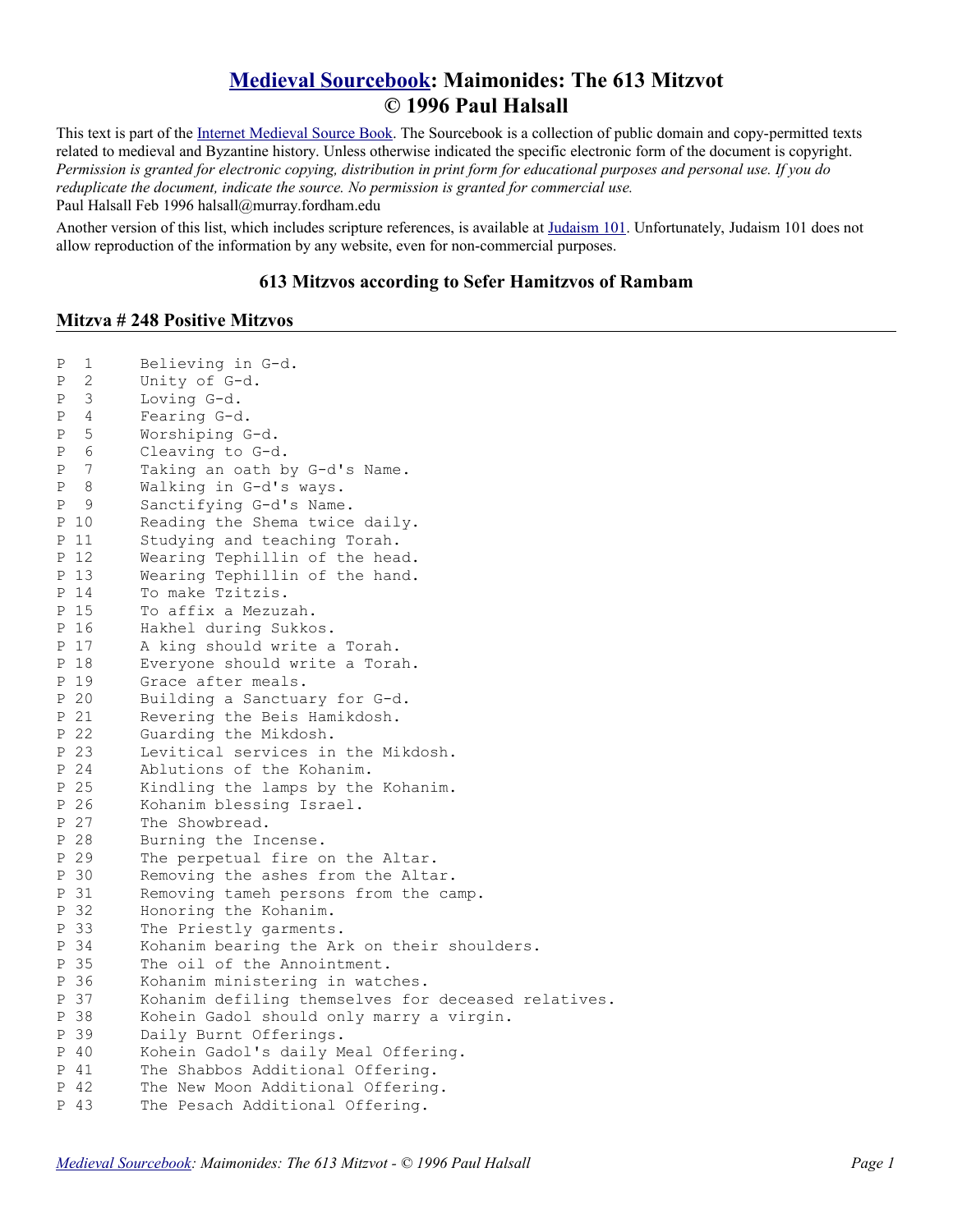P 44 The Meal Offering of the Omer. P 45 The Shavuos Additional Offering. P 46 Bring Two Loaves on Shavuos. P 47 The Rosh hashana Additional Offering. P 48 The Yom Kippur Additional Offering. P 49 The Service of Yom Kippur. P 50 The Sukkos Offering. P 51 The Shemini Atzeret Additional Offering. P 52 The three annual pilgrimages. P 53 Appearing before the L-rd during the Festivals. P 54 Rejoicing on the Festivals. P 55 Slaughtering the Pesach Offering. P 56 Eating the Pesach Offering. P 57 Slaughtering the Pesach Sheini Offering. P 58 Eating the Pesach Sheini Offering. P 59 Blowing the trumpets in the Sanctuary. P 60 Minimum age of cattle to be offered. P 61 Offering only unblemished sacrifices. P 62 Bringing salt with every offering. P 63 The Burnt-Offering. P 64 The Sin-Offering. P 65 The Guilt-Offering. P 66 The Peace-Offering. P 67 The Meal-Offering. P 68 Offerings of a Court that has erred. P 69 The Fixed Sin-Offering. P 70 The Suspensive Guilt-Offering. P 71 The Unconditional Guilt-Offering. P 72 The Offering of a Higher or Lower Value. P 73 Making confession. P 74 Offering brought by a zav (man with a discharge). P 75 Offering brought by a zavah (woman with a discharge). P 76 Offering of a woman after childbirth. P 77 Offering brought by a leper. P 78 Tithe of Cattle. P 79 Sanctifying the First-born. P 80 Redeeming the First-born. P 81 Redeeming the firstling of a donkey. P 82 Breaking the neck of the firstling of a donkey. P 83 Bringing due offerings on the first festival. P 84 All offerings to be brought to the Sanctuary. P 85 Bring all offerings due from outside Eretz Yisroel to Sanctuary. P 86 Redeeming blemished offerings. P 87 Holiness of substituted offerings. P 88 Kohanim eat the residue of the Meal Offerings. P 89 Kohanim eat the meat of the Consecrated Offerings. P 90 To burn Consecrated Offerings that have become tameh. P 91 To burn the remnant of the Consecrated Offerings. P 92 The Nazir letting his hair grow. P 93 Nazirite obligations on completion of vow. P 94 All oral submissions to be fulfilled. P 95 Revocation of vows. P 96 Defilement through carcasses of animals.<br>P 97 Defilement through carcasses of eight cr P 97 Defilement through carcasses of eight creeping creatures.<br>P 98 Defilement of food and drink. Defilement of food and drink. P 99 Tumah of a menstruant. P100 Tumah of a woman after childbirth. P101 Tumah of a leper. P102 Garments contaminated by leprosy. P103 A leprous house.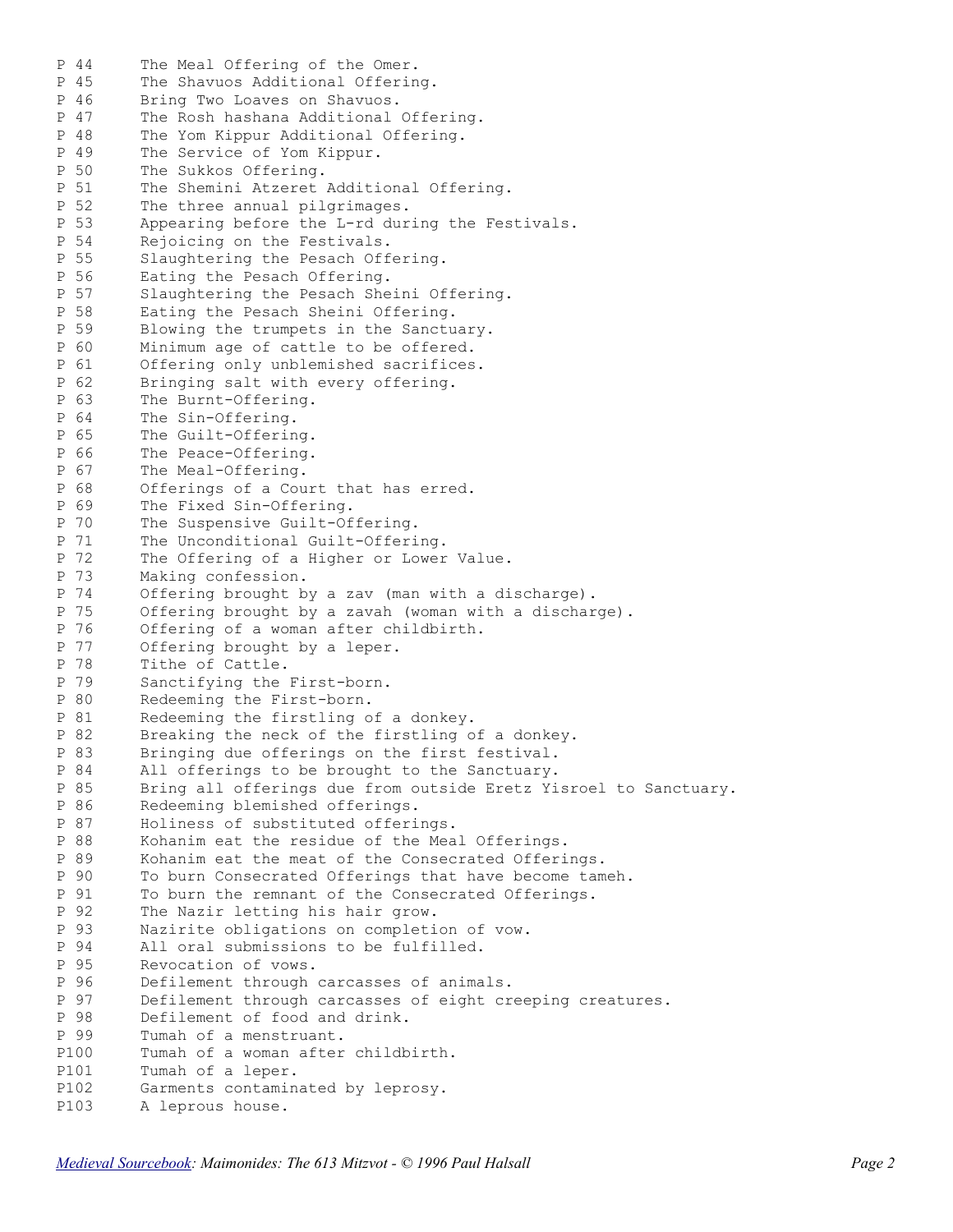P104 Tumah of a zav (man with a discharge). P105 Tumah of semen. P106 Tumah of a zavah (woman with a discharge). P107 Tumah of a corpse. P108 The law of the water of sprinkling. P109 Immersing in a mikveh. P110 Cleansing from Leprosy. P111 A leper must shave his head. P112 The leper must be made distinguishable. P113 Ashes of the Red Heifer. P114 Valuation of a person. P115 Valuation of beasts. P116 Valuation of houses. P117 Valuation of fields. P118 Restitution for Sacrilege. P119 The fruits of the fourth-year planting. P120 To leave the corners (Peah) for the poor. P121 To leave gleanings for the poor. P122 To leave the forgotten sheaf for the poor. P123 To leave defective grape clusters for the poor. P124 To leave grape gleanings for the poor. P125 To bring First-fruits to the Sanctuary. P126 To set aside the great Heave-offering. P127 To set aside the first tithe. P128 To set aside the second tithe. P129 The Levites' tithe for the Kohanim. P130 To set aside the poor-man's tithe in the third and sixth year.<br>P131 The avowal of the tithe. P131 The avowal of the tithe. P132 Recital on bringing the First-fruits. P133 To set aside the Challah for the Kohein. P134 Renouncing as ownerless produce of the Sabbatical year. P135 Resting the land on the Sabbatical year. P136 Sanctifying the Jubilee year. P137 Blowing the Shofar in the Jubilee year. P138 Reversion of the land in the Jubilee year. P139 Redemption of property in a walled city. P140 Counting the years till the Jubilee year. P141 Cancelling monetary claims in the Sabbatical year. P142 Exacting debts from idolators. P143 The Kohein's due in the slaughter of every clean animal. P144 The first of the fleece to be given to the Kohein. P145 Devoted thing to G-d and the Kohein. P146 Slaughtering animals before eating them. P147 Covering the blood of slain birds and animals. P148 Releasing the mother before taking the nest. P149 Searching for the prescribed signs in cattle and animals. P150 Searching for the prescribed signs in birds. P151 Searching for the prescribed signs in grasshoppers. P152 Searching for the prescribed signs in fishes. P153 Determining the New Moon. P154 Resting on Shabbos. P155 Proclaiming the sanctity of Shabbos. P156 Removal of chometz on Pesach. P157 Recounting Exodus from Egypt on first night of Pesach. P158 Eating Matzah on the first night of Pesach. P159 Resting on the first day of Pesach. P160 Resting on the seventh day of Pesach. P161 Counting the Omer. P162 Resting on Shavuos. P163 Resting on Rosh Hashana.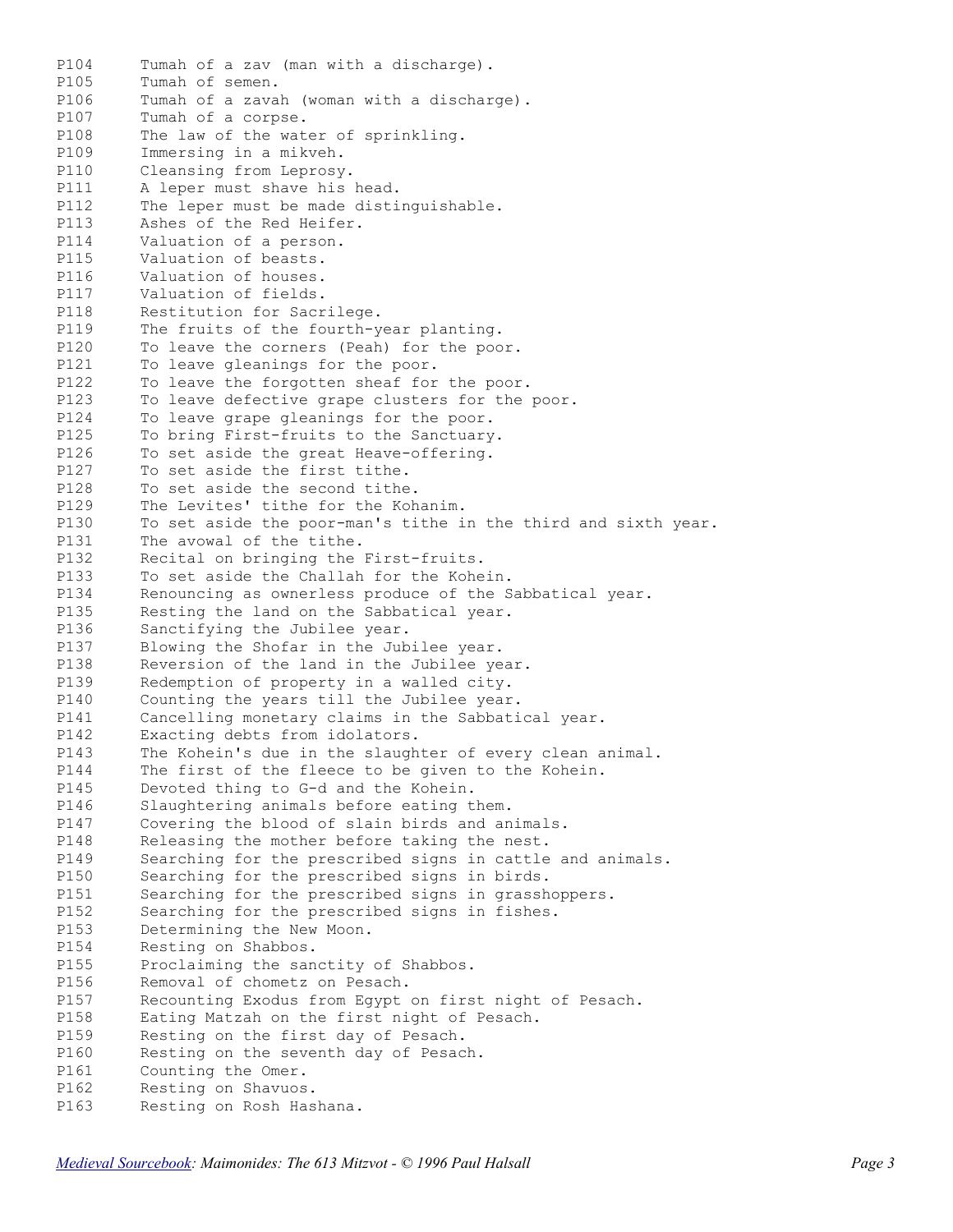P164 Fasting on Yom Kippur. P165 Resting on Yom Kippur. P166 Resting on the first day of Sukkos. P167 Resting on Shemini Atzeres. P168 Dwelling in a Sukkah for seven days. P169 Taking a Lulav on Sukkos. P170 Hearing a Shofar on Rosh Hashana. P171 Giving half a shekel annually. P172 Heeding the Prophets. P173 Appointing a King. P174 Obeying the Great Court. P175 Abiding by a majority decision. P176 Appointing Judges and Officers of the Court. P177 Treating litigants equally before the law. P178 Testifying in Court. P179 Inquiring into the testimony of witnesses. P180 Condemning witnesses who testify falsely. P181 Eglah Arufah. P182 Establishing Six Cities of Refuge. P183 Assigning cities to the Levi'im. P184 Building fences on roof; and (ctd). P184 removing sources of danger from our dwellings. P185 Destroying all idol-worship. P186 The law of the apostate city. P187 The law of the Seven Nations. P188 The extinction of the seed of Amalek. P189 Remembering the nefarious deeds of Amalek. P190 The law of the non-obligatory war.<br>P191 Appoint a Kohein to speak to the p Appoint a Kohein to speak to the people going to war and (ctd). P191 send back any man unfit for battle. P192 Preparing a place beyond the camp. P193 Including a digging tool among war implements. P194 A robber to restore the stolen article. P195 To give charity. P196 Lavishing gifts on a Hebrew bondman on his freedom. P197 Lending money to the poor. P198 Lending money to the heathen with interest. P199 Restoring a pledge to a needy owner. P200 Paying wages on time. P201 An employee is allowed to eat the produce he's working in. P202 Unloading a tired animal. P203 Assisting the owner in loading his burden. P204 Returning lost property to its owner. P205 Rebuking the sinner. P206 Loving our Fellow Jew. P207 Loving the convert. P208 The law of weights and measures. P209 Honoring scholars. P210 Honoring parents. P211 Fearing parents. P212 Be fruitful and multiply. P213 The law of marriage. P214 Bridegroom devotes himself to his wife for one year. P215 Circumcising one's son. P216 Law of the Levirite Marriage. P217 Law of Chalitzah. P218 A violator must marry the maiden he has violated. P219 The law of the defamer of his bride. P220 The law of the seducer. P221 The law of the captive woman.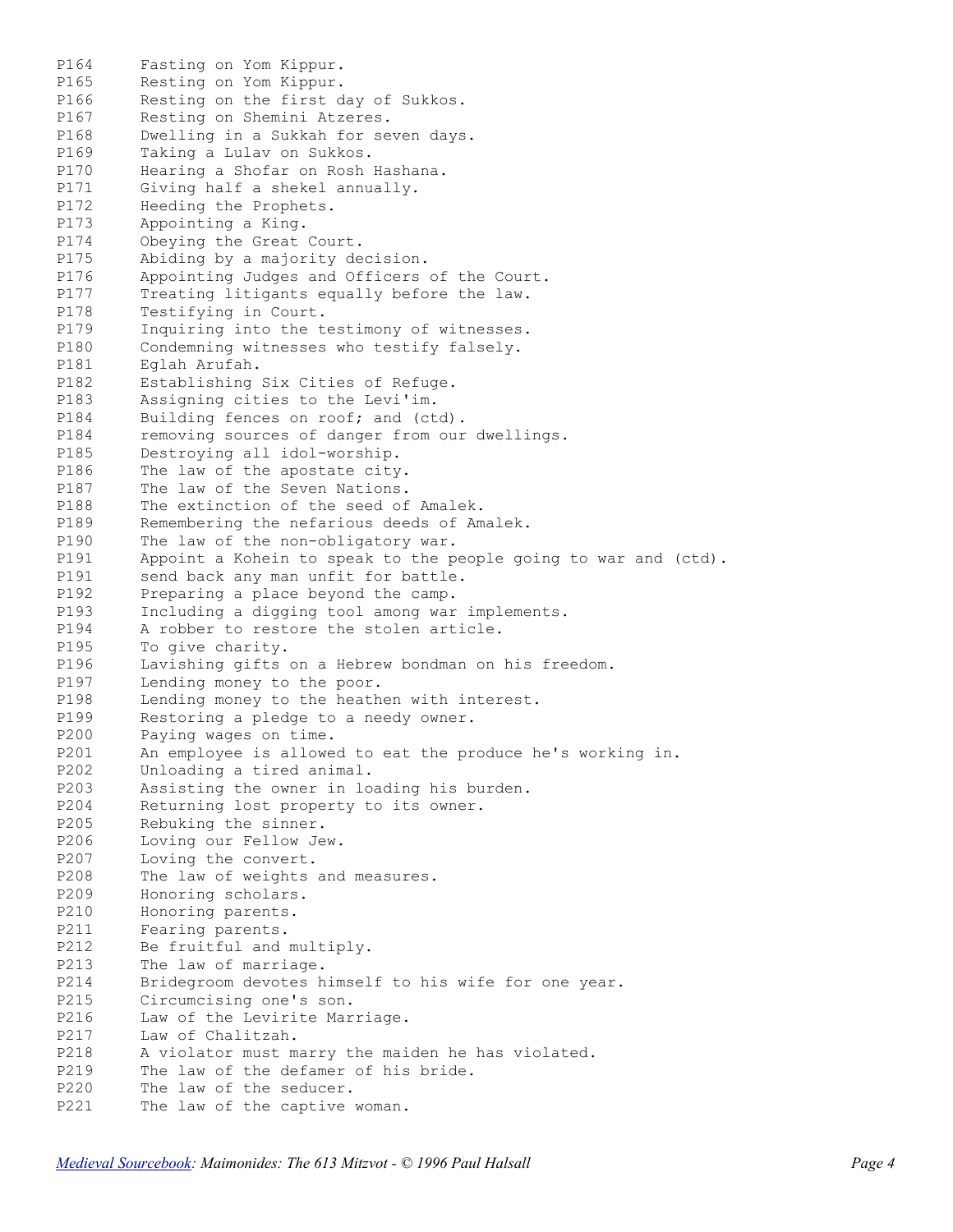P222 The law of divorce. P223 The law of a suspected adultress. P224 Whipping transgressors of certain commandments. P225 The law of unintentional manslaughter. P226 Beheading transgressors of certain commandments. P227 Strangling transgressors of certain commandments. P228 Burning transgressors of certain commandments. P229 Stoning transgressors of certain commandments. P230 Hanging after execution, transgressors of certain commandments.<br>P231 Burial on the day of execution. Burial on the day of execution. P232 The law of the Hebrew bondman. P233 Hebrew bondmaid to be married by her master or his son. P234 Redemption of a Hebrew bondmaid. P235 The law of a Canaanite bondman. P236 Penalty of inflicting injury. P237 The law of injuries caused by an ox.<br>P238 The law of injuries caused by an pit The law of injuries caused by an pit. P239 The law of theft. P240 The law of damage caused by a beast. P241 The law of damage caused by a fire. P242 The law of an unpaid bailee. P243 The law of a paid bailee. P244 The law of a borrower. P245 The law of buying and selling. P246 The law of litigants. P247 Saving the life of the pursued. P248 The law of inheritance.

## **Mitzva # 365 Negative Mitzvos**

| N | $\mathbf{1}$ | Not believing in any other G-d.                              |
|---|--------------|--------------------------------------------------------------|
| N | 2            | Not to make images for the purpose of worship.               |
| N | 3            | Not to make an idol (even for others) to worship.            |
| N | 4            | Not to make figures of human beings.                         |
| N | 5            | Not to bow down to an idol.                                  |
| N | 6            | Not to worship idols.                                        |
| N | 7            | Not to hand over any children to Moloch.                     |
| N | 8            | Not to practice sorcery of the ov.                           |
| N | 9            | Not to practice sorcery of the yidde'oni.                    |
|   | N 10         | Not to study idolatrous practices.                           |
|   | N 11         | Not to erect a pillar which people will assemble to honor.   |
|   | N 12         | Not to make figured stones on which to prostrate ourselves.  |
|   | N 13         | Not to plant trees in the Sanctuary.                         |
|   | N 14         | Not to swear by an idol.                                     |
|   | N 15         | Not to divert people to idolatry.                            |
|   | N 16         | Not to try to pursuade an Israelite to worship idols.        |
|   | N 17         | Not to love someone who seeks to mislead you to idols.       |
|   | N 18         | Not to relax one's aversion to the misleader.                |
|   | N 19         | Not to save the life of a misleader.                         |
|   | N 20         | Not to plead for the misleader.                              |
|   | N 21         | Not to oppress evidence unfavorable to the misleader.        |
|   | N 22         | No benefit from ornaments which have adorned an idol.        |
|   | N 23         | Not rebuilding an apostate city.                             |
|   | N 24         | Not deriving benefit from property of an apostate city.      |
|   | N 25         | Not increasing wealth from anything connected with idolatry. |
|   | N 26         | Not prophesying in the name of an idol.                      |
|   | N 27         | Not prophesying falsely.                                     |
|   | N 28         | Not to listen to the prophesy made in the name of an idol.   |
|   | N 29         | Not fearing or refraining from killing a false prophet.      |
|   | N 30         | Not adopting the habits and customs of unbelievers.          |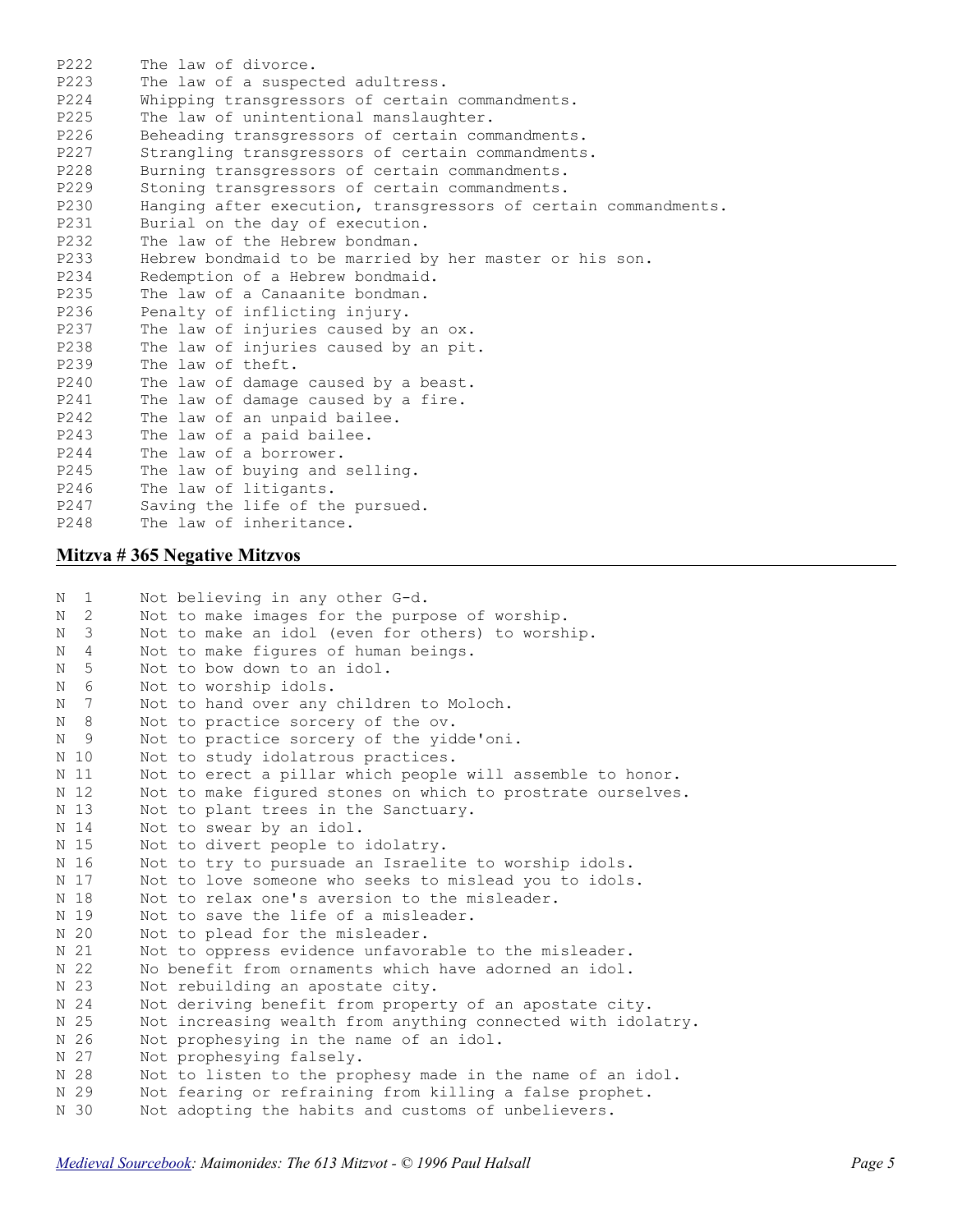N 31 Not practicing divination.<br>N 32 Not regulating one's condu N 32 Not regulating one's conduct by the stars. N 33 Not practicing the art of the soothsayer. N 34 Not practicing sorcery. N 35 Not practicing the art of the charmer. N 36 Not consulting a necromancer who uses the ov. N 37 Not consulting a sorcerer who uses the ydo'a. N 38 Not to seek information from the dead. N 39 Women not to wear men's clothes or adornments. N 40 Men not wearing women's clothes or adornments. N 41 Not imprinting any marks on our bodies. N 42 Not wearing Shatnes (mixture of wool and linen). N 43 Not shaving the temples of the head. N 44 Not shaving the beard. N 45 Not making cuttings in our flesh. N 46 Not settling in the land of Egypt. N 47 Not to follow one's heart or eyes. N 48 Not to make a covenent with the Seven Nations of Canaan. N 49 Not to spare the life of the Seven Nations. N 50 Not to show mercy to idolators. N 51 Not to allow idolators to settle in our land. N 52 Not to intermarry with a heretic. N 53 Not to intermarry with a male from Ammon or Moav. N 54 Not to exclude the descendants of Esav. N 55 Not to exclude the descendants of Egyptians. N 56 Not offering peace to Ammon and Moav. N 57 Not destroying fruit trees in time of siege. N 58 Not fearing heretics in time of war. N 59 Not forgetting what Amalek did to us. N 60 Not blaspheming the Great Name. N 61 Not violating a shevuas bittui (oath of uterrance). N 62 Not swearing a shevuas shav (vain oath). N 63 Not profaning the Name of G-d. N 64 Not testing His promises and warnings. N 65 Not to break down houses of worship or to destroy holy books. N 66 Not leaving the body of an executed criminal hanging overnight. N 67 Not to interrupt the watch over the Sanctuary. N 68 Kohein Gadol may not enter Sanctuary at any but prescribed times. N 69 Kohein with blemish not to enter Sanctuary from Altar inwards. N 70 Kohein with a blemish not to minister in the Sanctuary. N 71 Kohein with a temporary blemish not to minister in Sanctuary. N 72 Levites and Kohanim not perform each other's allotted services. N 73 Not to be intoxicated when entering Sanctuary; and (ctd). N 73 not to be intoxicated when giving a decision on Torah law. N 74 Zar (non-kohein) not to minister in Sanctuary. N 75 Tameh Kohein not to minister in Sanctuary. N 76 Kohein who is tevul yom, not to minister in Sanctuary. N 77 Tameh person not to enter any part of Sanctuary. N 78 Tameh person not to enter camp of Levites. N 79 Not to build an Altar of stones which were touched by iron. N 80 Not to ascend the Altar by steps. N 81 Not to extinguish the Altar fire. N 82 Not to offer any sacrifice whatever on the Golden Altar. N 83 Not to make oil like the Oil of Annointment. N 84 Not annoint anyone with special oil except Kohein Gadol and King. N 85 Not to make incense like used in Sanctuary. N 86 Not to remove the staves from their rings in the Ark. N 87 Not to remove the Breastplate from the Ephod. N 88 Not to tear the edge of the Kohein Gadol's robe. N 89 Not to offer sacrifices outside the Sanctuary Court.

*[Medieval Sourcebook:](http://www.fordham.edu/halsall/sbook.html) Maimonides: The 613 Mitzvot - © 1996 Paul Halsall Page 6*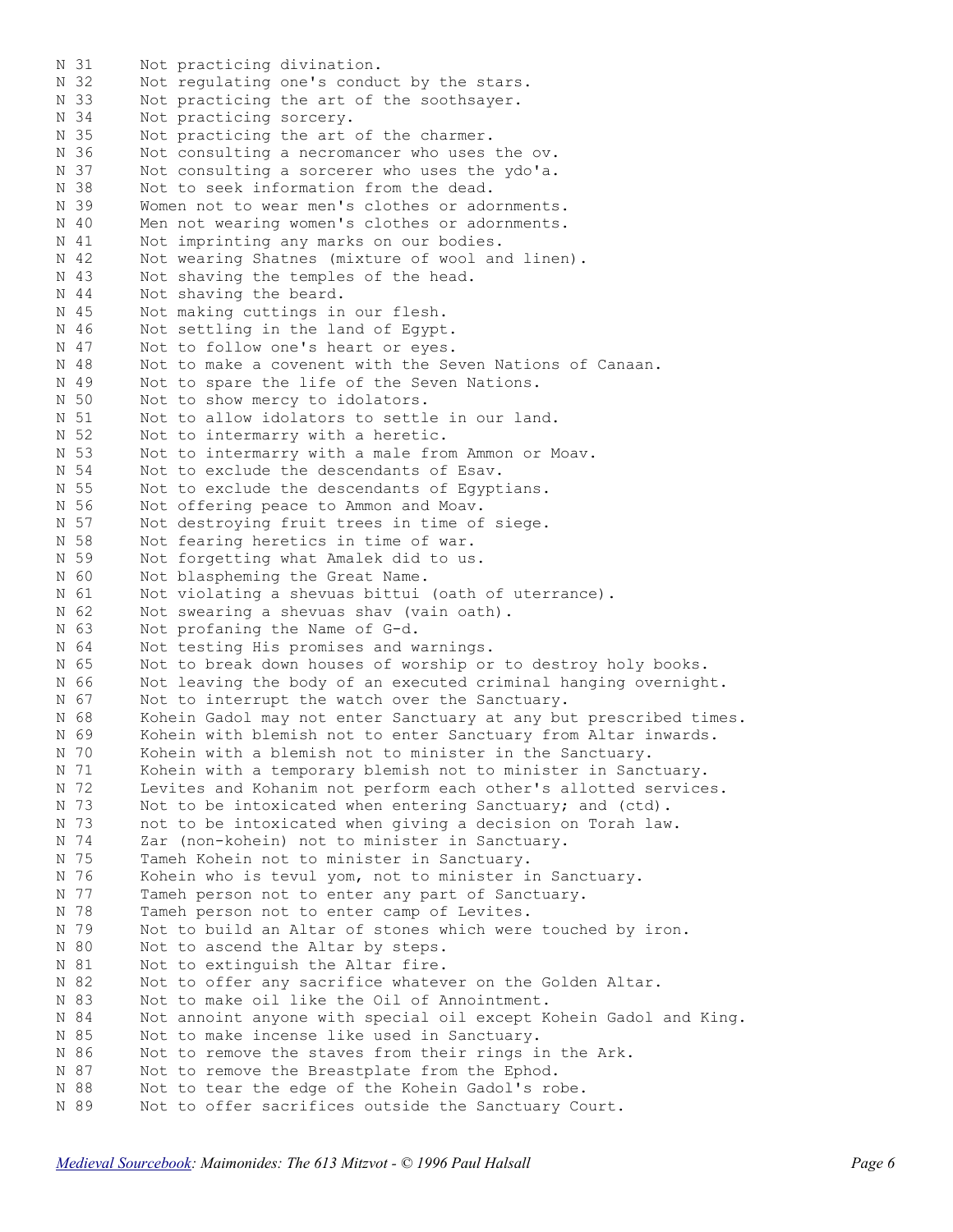N 90 Not to slaughter holy offerings outside the Sanctuary Court.<br>N 91 Not to dedicate a blemished animal to be offered on the Alta Not to dedicate a blemished animal to be offered on the Altar. N 92 Not to slaughter a blemished animal as a korban. N 93 Not to dash the blood of a blemished beast on the the Altar. N 94 Not to burn the sacrificial portions of blemished beast on Altar. N 95 Not to sacrifice a beast with a temporary blemish. N 96 Not to offer a blemished sacrifice of a gentile. N 97 Not to cause an offering to become blemished. N 98 Not to offer leaven or honey upon the Altar. N 99 Not to offer a sacrifice without salt. N100 Not to offer on Altar the "hire of a harlot" or "price of a dog". N101 Not to slaughter the mother and her young on the same day. N102 Not to put olive oil on the meal-offering of a sinner. N103 Not to put frankincense the meal-offering of a sinner. N104 Not mingle olive oil with meal-offering of suspected adultress. N105 Not put frankincense on meal-offering of suspected adultress. N106 Not to change a beast that has been consecrated as an offering. N107 Not to change one's holy offering for another. N108 Not to redeem the firstling (of a clean beast). N109 Not to sell the tithe of cattle. N110 Not to sell devoted property. N111 Not redeem devoted land without specific statement of purpose. N112 Not to sever the head of the bird of Sin-offering during melikah. N113 Not to do any work with a dedicated beast. N114 Not to shear a dedicated beast. N115 Not slaughter the Korban Pesach while chometz in our possession. N116 Not leave any sacrificial portions of Korban Pesach overnight. N117 Not allow meat of Korban Pesach to remain till morning. N118 Not allow meat of 14 Nissan Festival Offering remain till day 3. N119 Not allow meat of Pesach Sheini offering to remain till morning. N120 Not allow meat of thanksgiving offering to remain till morning. N121 Not to break any bones of Pesach offering. N122 Not to break any bones of Pesach Sheini offering. N123 Not to remove Pesach offering from where it is eaten. N124 Not to bake the residue of a meal offering with leaven. N125 Not to eat the Pesach offering boiled or raw. N126 Not to allow a ger toshav to eat the Pesach offering. N127 An uncircumcised person may not eat the Pesach offering. N128 Not to allow an apostate Israelite to eat the Pesach offering. N129 Tameh person may not eat hallowed food.<br>N130 Not to eat meat of consecrated offering N130 Not to eat meat of consecrated offerings which have become tameh. N131 Not eating nosar (beyond allotted time). N131 Not eating nosar (beyond allotted time).<br>N132 Not eating piggul (improper intentions). N133 A zar may not eat terumah. N134 A Kohein's tenant or hired servant may not eat terumah. N135 An uncircumcised Kohein may not eat terumah. N136 Tameh Kohein may not eat terumah. N137 A chalalah may not eat holy food. N138 Not to eat the meal-offering of a Kohein. N139 Not eat Sin-offering meat whose blood was brought into Sanctuary. N140 Not to eat the invalidated consecrated offerings. N141 Not to eat unredeemed 2nd tithe of corn outside Yerushalayim. N142 Not consuming unredeemed 2nd tithe of wine outside Yerushalayim. N143 Not consuming unredeemed 2nd tithe of oil outside Yerushalayim. N144 Not eating an unblemished firstling outside Yerushalayim. N145 Not eat sin-offering and guilt-offering ouside Sanctuary court. N146 Not to eat the meat of a burnt offering. N147 Not eat lesser holy offerings before blood dashed on Altar. N148 A zar not to eat the most holy offerings. N149 Kohein not to eat first fruits outside Yerushalayim.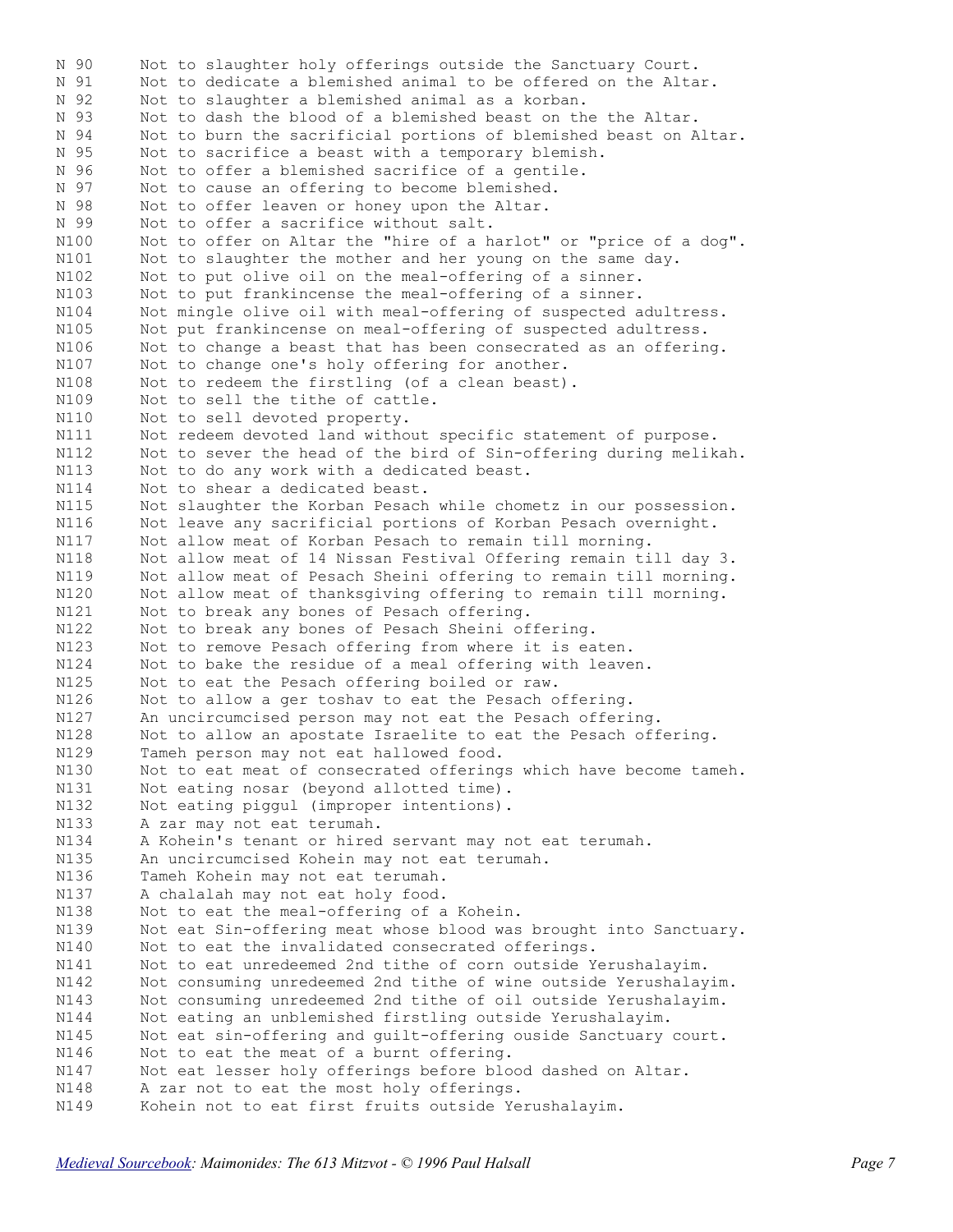Not eating an unredeemed tameh 2nd tithe, even in Yerushalatim. N151 Not eating the 2nd tithe in mourning.<br>N152 Not spend 2nd tithe in mourning. Not spend 2nd tithe redemption money, except on food and drink. N153 Not eating tevel(produce heave-offering and tithes not taken). N154 Not altering the prescribed order of harvest tithing. N155 Not to delay payment of vows. N156 Not to appear in Sanctuary on festival without sacrifice. N157 Not to infringe on any oral obligation, even if without an oath. N158 Kohein may not marry a zonah. N159 Kohein may not marry a chalalah. N160 Kohein may not marry a divorcee. N161 Kohein Gadol may not marry a widow. N162 Kohein Gadol may not have relations with a widow. N163 Kohein with disheveled hair may not enter the Sanctuary. N164 Kohein wearing rent garments may not enter Sanctuary. N165 Ministering Kohanim may not leave the Sanctuary. N166 Common Kohein may not defile himself for dead (except some). N167 Kohein Gadol may not be under one roof with dead body. N168 Kohein Gadol may not defile himself for any dead person. N169 Levites may not take a share of the land. N170 Levites may not share in the spoil on conquest of the Land. N171 Not to tear out hair for the dead. N172 Not to eat any unclean animal. N173 Not to eat any unclean fish. N174 Not to eat any unclean fowl. N175 Not to eat any swarming winged insect. N176 Not to eat anything which swarms on the earth. N177 Not to eat any creeping thing tha breeds in decayed matter. N178 Not to eat living creatures that breed in seeds or fruit. N179 Not to eat any swarming thing. N180 Not to eat any animal which is a nevelah. N181 Not to eat an animal which is a treifah. N182 Not to eat a limb of a living animal. N183 Not to eat the gid hanasheh (sinew of the thigh-vein). N184 Not to eat blood. N185 Not to eat the fat of a clean animal. N186 Not to cook meat in milk. N187 Not to eat meat cooked in milk. N188 Not to eat the flesh of a stoned ox. N189 Not to eat bread made from grain of new crop. N190 Not to eat roasted grain of the new crop. N191 Not to eat fresh ears of grain. N192 Not to eat orlah. N193 Not to eat kilai hakerem. N194 Not to drink yayin nesach (libation wine for idol worship). N195 No eating or drinking to excess. N196 Not to eat on Yom Kippur. N197 Not to eat chometz on Pesach. N198 Not to eat an admixture of chometz on Pesach. N199 Not to eat chometz after noon of 14 Nissan. N200 No chametz may be seen in our homes during Pesach. N201 Not to possess chametz during Pesach. N202 A Nazir may not drink wine.<br>N203 A Nazir may not eat fresh q A Nazir may not eat fresh grapes. N204 A Nazir may not eat dried grapes. N205 A Nazir may not eat grape kernels. N206 A Nazir may not eat grape husks. N207 A Nazir may not rend himself tameh for the dead. N208 A Nazir may not rend himself tameh by entering house with corpse. N200 A Nazir may not shave.<br>N209 A Nazir may not shave.

*[Medieval Sourcebook:](http://www.fordham.edu/halsall/sbook.html) Maimonides: The 613 Mitzvot - © 1996 Paul Halsall Page 8*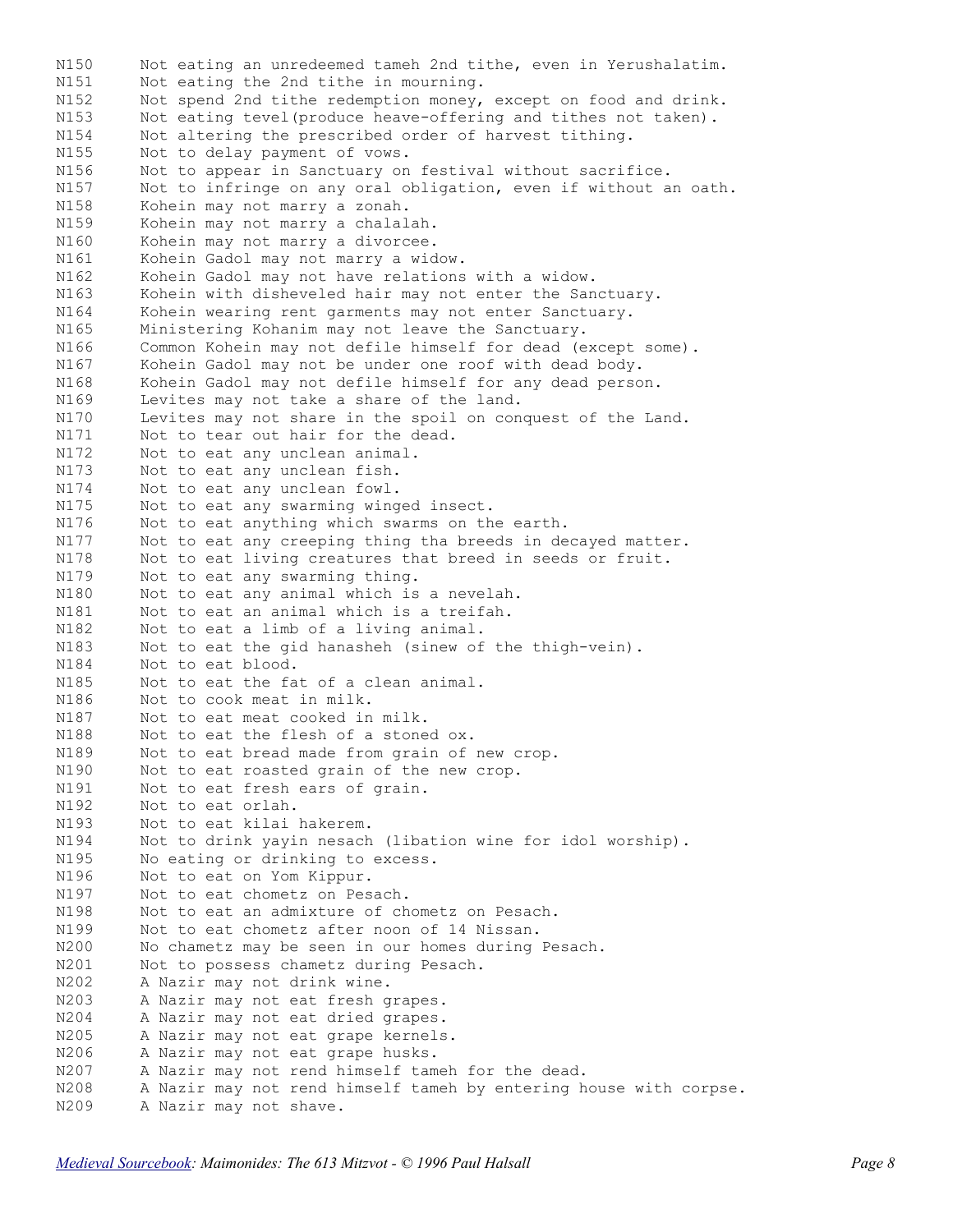N210 Not to reap all harvest without leaving a corner for the poor. N211 Not to gather ears of corn that fell during harvesting. N212 Not to gather the whole produce of vineyard at vintage time. N213 Not to gather single fallen grapes during the vintage. N214 Not to return for a forgotten sheaf. N215 Not to sow kilayim (diverse kinds of seed in one field). N216 Not to sow grain or vegetables in a vineyard.<br>N217 Not to make animals of different speces. N217 Not to make animals of different speces.<br>N218 Not to work with two different kinds of N218 Not to work with two different kinds of animals together.<br>N219 Not preventing a beast from eating the produce where work Not preventing a beast from eating the produce where working. N220 Not to cultivate the soil in the seventh year. N221 Not to prune the trees in the seventh year. N222 Not reap a self-grown plant in the 7th year as in ordinary year. N223 Not gather self-grown fruit in the 7th year as in ordinary year. N224 Not to cultivate the soil in the Jubilee year. N225 Not to reap the aftergrowths of Jubilee year as in ordinary year. N226 Not to gather fruit in Jubilee year as in ordinary year. N227 Not to sell out holdings in Eretz Yisroel in perpetuity. N228 No to sell the open lands of the Levites. N229 Not to forsake the Levites. N230 Not to demand payment of debts after Shmitah year. N231 Not to withold a loan to be canceled by the Shmitah year. N232 Failing to give charity to our needy brethren. N233 Not sending a Hebrew bondman away empty-handed. N234 Not demanding payment from a debtor known unable to pay. N235 Not lending at interest. N236 Not borrowing at interest. N237 Not participating in a loan at interest. N238 Not oppressing an employee by delaying payment of his wages. N239 Not taking a pledge from a debtor by force. N240 Not keeping a needed pledge from its owner. N241 Not taking a pledge from a widow. N242 Not taking food utensils in pledge. N243 Not abducting an Israelite. N244 Not stealing money. N245 Not committing robbery. N246 Not fraudulently altering land boundaries. N247 Not usurping our debts. N248 Not repudiating our debts. N249 Not to swear falsely in repudiating our debts. N250 Not wronging one another in business. N251 Not wronging one another by speech. N252 Not wronging a proselyte by speech. N253 Not wronging a proselyte in business. N254 Not handing over a fugitive bondman. N255 Not wronging a fugitive bondman. N256 Not dealing harshely with orphans and widows.<br>N257 Not employing a Hebrew bondman in degrading t Not employing a Hebrew bondman in degrading tasks. N258 Not selling a Hebrew bondman by public auction. N259 Not having a Hebrew bondman do unnecessary work. N260 Not allowing a heathen to mistreat a Hebrew bondman. N261 Not selling a Hebrew bondmaid. N262 by diminishing food, rainment or conjugal rights. N262 Not to afflict one's wife or espoused hebrew bondmaid (ctd). N263 Not selling a captive woman. N264 Not enslaving a captive woman. N265 Not planning to acquire someone else's property. N266 Not coveting another's belongings. N267 A hired laborer not eating growing crops. N268 A hired laborer not putting of the harvest in his own vessel.

*[Medieval Sourcebook:](http://www.fordham.edu/halsall/sbook.html) Maimonides: The 613 Mitzvot - © 1996 Paul Halsall Page 9*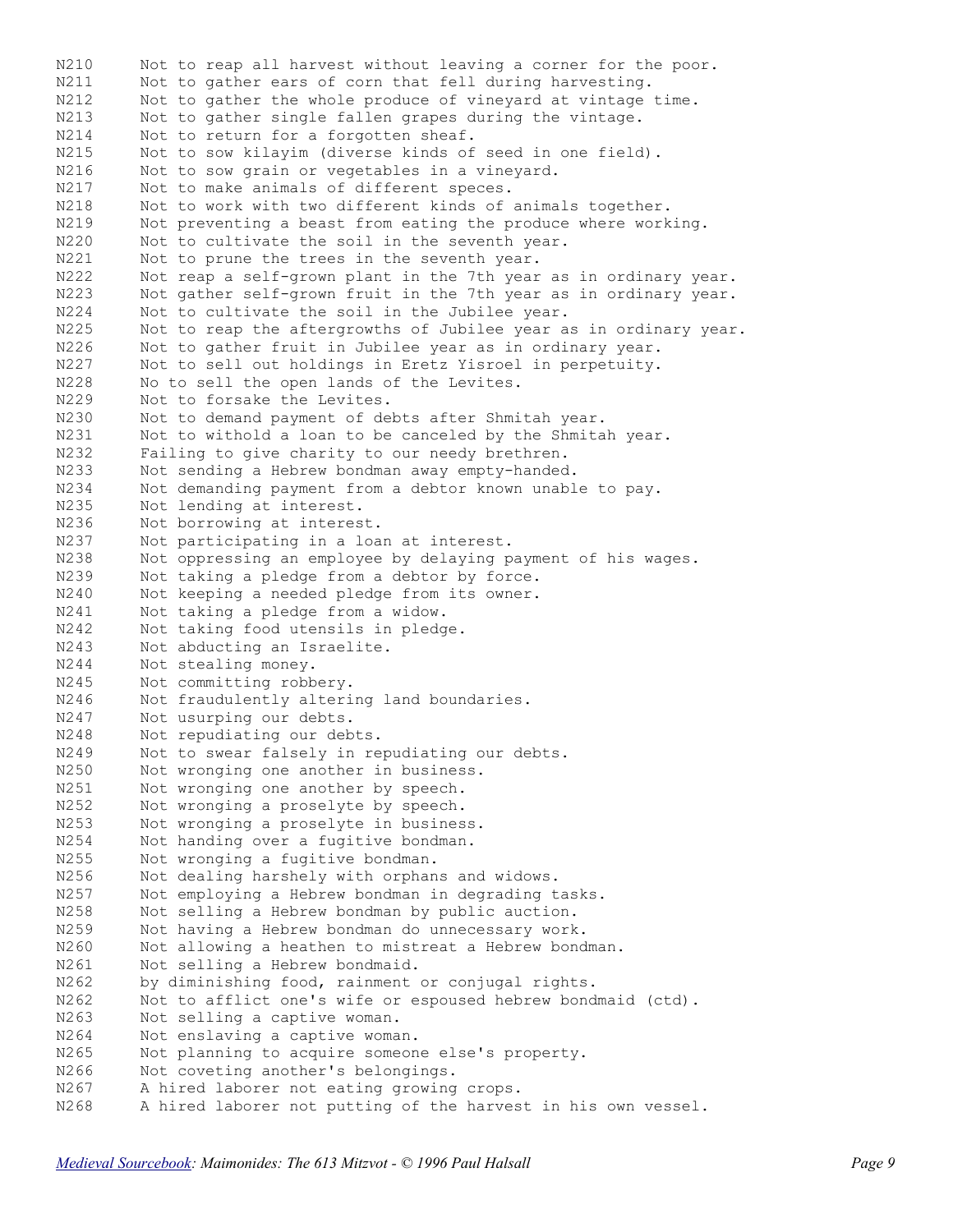N269 Not ignoring lost property.<br>N270 Not leaving a person who is N270 Not leaving a person who is trapped under his burden.<br>N271 Not cheating in measurements and weights. Not cheating in measurements and weights. N272 Not keeping false weights and measures. N273 Judge not to commit unrighteousness. N274 Judge not accept gifts from litigants. N275 Judge not to favor a litigant. N276 Judge not avoid just judgement through fear of a wicked person. N277 Judge not to decide in favor of poor man, out of pity. N278 Judge not to pervert justice against person of evil repute. N279 Judge not to pity one who has killed or caused loss of limb. N280 Judge not perverting justice due to proselytes or orphans. N281 Judge not to listen to one litigant in absence of the other. N282 A court may not convict by a majority of one in a capital case. N283 A judge may not rely on the opinion of a fellow judge, (ctd). N283 or may not argue for conviction after favoring acquittal.<br>N284 Not appointing an unlearned judge. Not appointing an unlearned judge. N285 Not bearing false witness. N286 Judge not to receive a wicked man's testimony. N287 Judge not to receive testimony from litigant's relatives. N288 Not convicting on the testimony of a single witness. N289 Not killing a human being. N290 No capital punishment based on circumstantial evidence. N291 A witness not acting as an advocate. N292 Not killing a murderer without trial. N293 Not sparing the life of a pursuer. N294 Not punishing a person for a sin committed under duress. N295 Not accepting ransom from an unwitting murderer. N296 Not accepting a ransom from a wilful murderer. N297 Not neglecting to save the life of an Israelite in danger. N298 Not leaving obstacles on public or private domain. N299 Not giving misleading advice. N300 Not inflicting excessive corporal punishment. N301 Not to bear tales. N302 Not to hate another Jew. N303 Not to put another to shame. N304 Not to take vengeance on another. N305 Not to bear a grudge. N306 Not to take the entire bird's nest (mother and young). N307 Not to shave the scall. N308 Not to cut or cauterize signs of leprosy. N309 Not ploughing a valley where Eglah Arufah was done. N310 Not permitting a sorcerer to live. N311 Not taking bridegroom from home during first year. N312 Not to differ from traditional authorities. N313 Not to add to the Written or Oral Law. N314 Not to detract from the Written or Oral Law. N315 Not detracting from the Written or Oral law. N316 Not to curse a ruler. N317 Not to curse any Israelite. N318 Not cursing parents. N319 Not smiting parents. N320 Not to work on Shabbos. N321 Not to go beyond city limits on Shabbos. N322 Not to punish on Shabbos. N323 Not to work on the first day of Pesach. N324 Not to work on the seventh day of Pesach. N325 Not to work on Atzeres. N326 Not to work on Rosh Hashana. N327 Not to work on the first day of Sukkos.